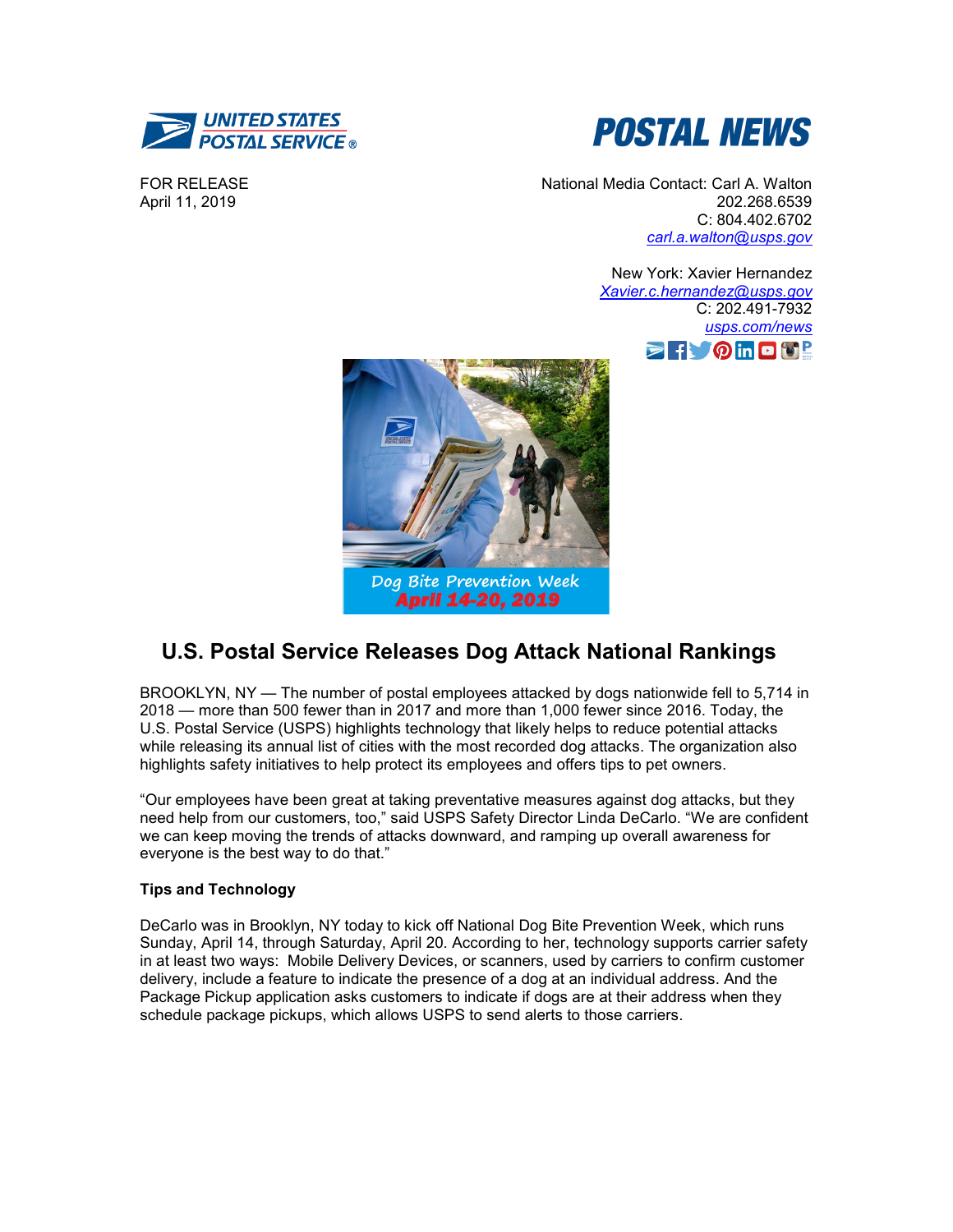

The Postal Service offers the following safety tips:

- When a letter carrier delivers mail or packages to your front door, place your dog in a separate room and close that door before opening the front door. Dogs have been known to burst through screen doors or plate glass windows to attack visitors.
- Parents should remind children and other family members not to take mail directly from letter carriers in the presence of the family pet. The dog may view the letter carrier handing mail to a family member as a threatening gesture.
- If a letter carrier feels threatened by a dog, or if a dog is loose or unleashed, the owner may be asked to pick up mail at a Post Office or another facility until the letter carrier is assured the pet has been restrained. If the dog is roaming the neighborhood, the pet owner's neighbors also may be asked to pick up their mail at the area's Post Office.

To access the video promoting Dog Bite Prevention, please click [here.](https://youtu.be/tF5T-eWieVk)

## **2018 Dog Attack Rankings by City**

A total of 5,714 postal employees were attacked by dogs in 2018. The top 20 rankings are comprised of 29 cities, as some cities reported the same number of attacks:

|    | <b>Office City</b>  | <b>Office State</b> | <b>CY-18</b> | <b>CY-17</b> |
|----|---------------------|---------------------|--------------|--------------|
| 1  | <b>HOUSTON</b>      | TX                  | 75           | 71           |
| 2  | <b>LOS ANGELES</b>  | <b>CA</b>           | 60           | 67           |
| 3  | <b>PHILADELPHIA</b> | PA                  | 51           | 27           |
| 4  | <b>CLEVELAND</b>    | OH                  | 50           | 49           |
| 5  | <b>DALLAS</b>       | <b>TX</b>           | 49           | 40           |
| 6  | <b>SAN ANTONIO</b>  | <b>TX</b>           | 47           | 44           |
| 7  | <b>MINNEAPOLIS</b>  | <b>MN</b>           | 38           | 27           |
| 8  | <b>CHICAGO</b>      | IL                  | 37           | 38           |
| 8  | <b>COLUMBUS</b>     | OH                  | 37           | 43           |
| 10 | <b>FORT WORTH</b>   | <b>TX</b>           | 35           | 26           |
| 11 | <b>DETROIT</b>      | MI                  | 34           | 32           |
| 12 | <b>SAN DIEGO</b>    | <b>CA</b>           | 33           | 46           |
| 13 | <b>CHARLOTTE</b>    | <b>NC</b>           | 32           | 27           |
| 13 | <b>MEMPHIS</b>      | <b>TN</b>           | 32           | 20           |
| 15 | <b>BALTIMORE</b>    | <b>MD</b>           | 31           | 44           |
| 15 | <b>DENVER</b>       | CO                  | 31           | 35           |
| 15 | <b>KANSAS CITY</b>  | <b>MO</b>           | 31           | 32           |
| 18 | <b>ST. LOUIS</b>    | <b>MO</b>           | 30           | 52           |
| 19 | <b>ALBUQUERQUE</b>  | <b>NM</b>           | 29           | 22           |